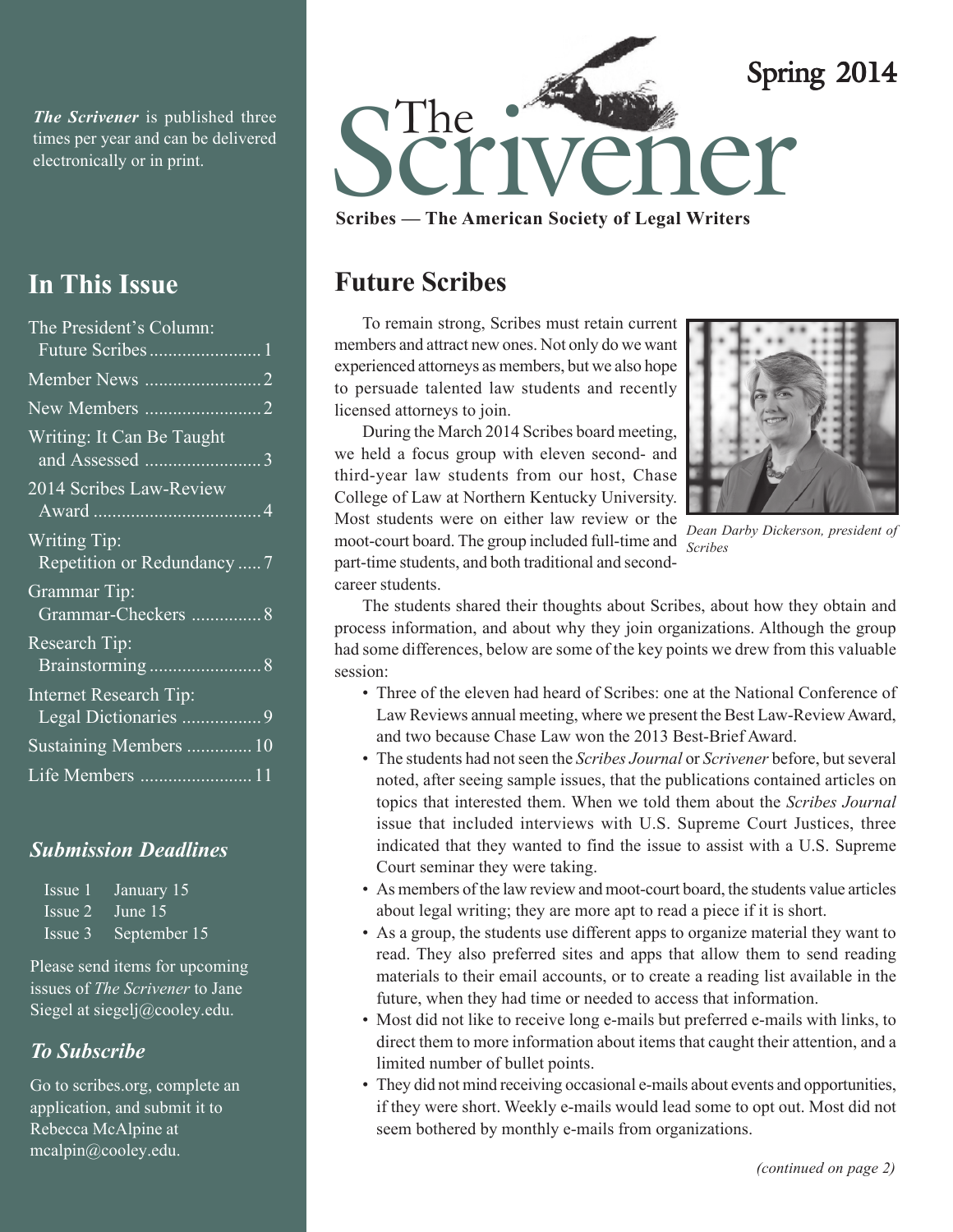*(*The President's Column *continued from page 1)*

- Several indicated that they use e-mail for business matters and prefer Facebook and other social-media sites, especially Twitter, for other matters, including information from organizations to which they belong.
- The students were not interested in joining organizations simply for résumé fodder. In fact, several indicated that they would not list an organization on their résumé if they were simply a member and not involved.
- They were more interested in organizations that had a prestige factor, meaning one that had criteria for membership beyond being a law student or attorney.
- Opportunities for serious mentorship will drive decisions about whether to join a professional organization. The opportunity to interact with experienced attorneys will also lead them to become more involved in the organization and participate in committee work.
- Many were interested in learning more about Scribes, and some indicated that they would welcome the opportunity to participate on Scribes committees because they value our mission and would be excited to work with experienced judges and attorneys on projects.

Based on this and other input we've received, I've asked the Membership and Outreach Committee to explore expanding law-student membership and to consider ways in which we can recruit and retain members, including newer attorneys.

We are also working on many other projects, including a potential award for outstanding briefwriting by attorneys. If you have ideas or would like to participate, please e-mail me at darby.dickerson@law.stetson.edu.

I also hope to see many of you at the annual Scribes Luncheon, which will be held at 12:30 p.m. on Friday, August 8, 2014, in Boston, in connection with the ABA Annual Meeting. Keep an eye out for your invitation!

# **Member News**

**James A. Johnson** of Southfield, Michigan, an active trial lawyer in Michigan, Massachusetts, and Texas, has participated in The Practising Law Institute's program Trial by Jury 2013 held in New York City. His article *Persuasion in Opening Statement—Generating Interest in a Convincing Manner* is published in the course handbook.

# **New Members**

Syed Ali (Pittsburgh, Pennsylvania) Carron N. Armstrong (Dallas, Texas) Douglas Bauman (Weston, Wisconsin) Joel Bernstein (Lexington, Massachusetts) Douglas Cooper (New York, New York) Stacey L. Dinser-Hohl (Hamburg, Michigan) Zaur Gajiev\* (Calabasas, California) Charles Hill (Plano, Texas) Richard Hunt (Garland, Texas) Ned Jaeckle (Boulder, Colorado) Robert Kelter (Chicago, Illinois) Timothy A. Lawson (Portland, Oregon) Ilan Magyar (Ashkelon, Israel) Donna Manvich (East Northport, New York) Ramey McCracken (Mountain Home, Arkansas) Carl T. Moller (Melbourne, Victoria, Australia) Mark J. Nackman (McLean, Virginia) Julius Nagy (Canoga Park, California) John B. Nalbandian (Cincinnati, Ohio) E. King Poor (Winnetka, Illinois) Peter Quinn (Cabin John, Maryland) Fran Rudich (Rye Brook, New York) Sarah Ruhlen (Syracuse, New York) Todd Smith\* (Fort Worth, Texas) Pamela Zimba (Oakland, California)

\* Student Editor Member.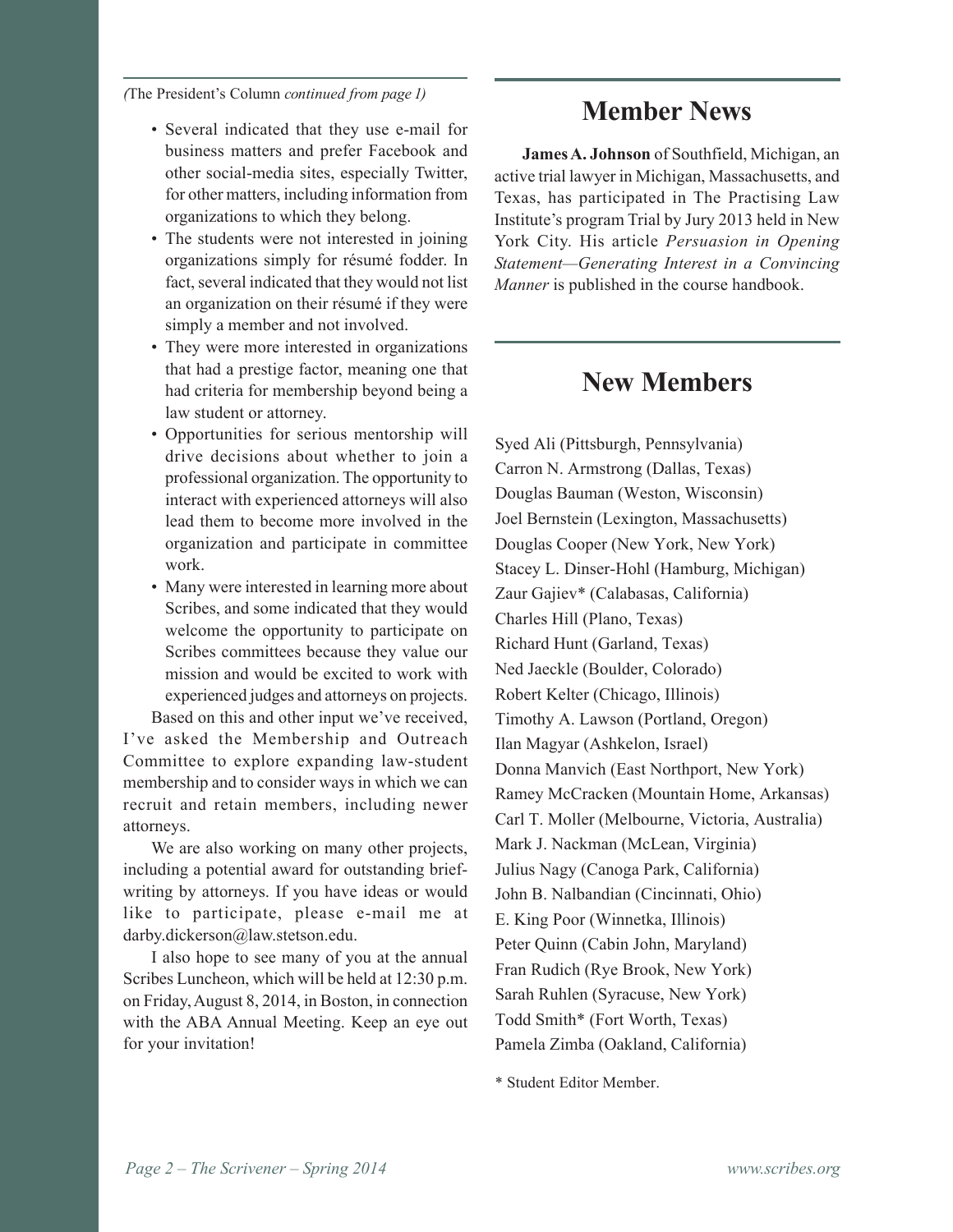## **Writing: It Can Be Taught and Assessed**

by Professor Beth D. Cohen Western New England University School of Law

*Professor Cohen's comments appeared on* Room for Debate*, "Can Writing Be Assessed?" at NYTimes.com on March 10, 2014. Reprinted with permission.*

Writing can be assessed. Any skill that can be taught, any skill that can be improved, can be assessed. Effective writing is a fundamental skill and a vital form of communication. And it is critically important to students, individually and collectively, that we continue to value and encourage good writing.

Making the essay optional on the SAT doesn't level the playing field and undermines the importance of good writing skills.

Individually, we judge the merits of writing whenever we read. In an educational setting, technical aspects of writing such as spelling, grammar, vocabulary, and punctuation can be evaluated. So too can clarity, organization, and analysis. Grading rubrics, outlines, checklists, and model essays are some of the tools available to help assess written work.

But writing is a process, and the most beneficial assessment is geared toward improvement rather than just assigning a score or a grade. The process of writing and rewriting takes patience, reflection, and perseverance—skills that are related to academic, professional, and personal success. Ongoing assessment helps both teaching and

learning, and students should be encouraged to write as frequently as possible with rigorous feedback and opportunities for revision.

The newly revised essay-optional SAT may undermine the importance of good writing skills. Because the essay is no longer mandatory, schools may spend less time and effort on teaching and assessing writing. Additionally, the opt-in essay does not help the stated goal of leveling the playing field but instead continues to perpetuate the bias and inequities inherent in standardized tests. Those who can afford coaching will be most likely to opt in to write the essay, and those who cannot will remain at a disadvantage. Since most students lack proficiency in writing, it makes no sense to minimize the significance of this skill on exams. Effective writing is integrally related to critical thinking, communication, mastery of subject matter, and problem-solving.

It has been said that resilience may be the best predictor of happiness and success. Of all the academic and test-taking skills, writing (and rewriting) requires resilience.

*Beth D. Cohen is a professor of law, associate dean for academic affairs, and director of the legal research and writing program at Western New England University School of Law. She is a member of the board of directors of Scribes—the American Society of Legal Writers.*

### **Would you rather receive this newsletter by e-mail?**

If the answer is "yes," please take just a minute to let us know. Send your "yes" to Rebecca McAlpine at mcalpinb@cooley.edu. Don't bother if the answer is "no." And if you've already told us your preference, thank you!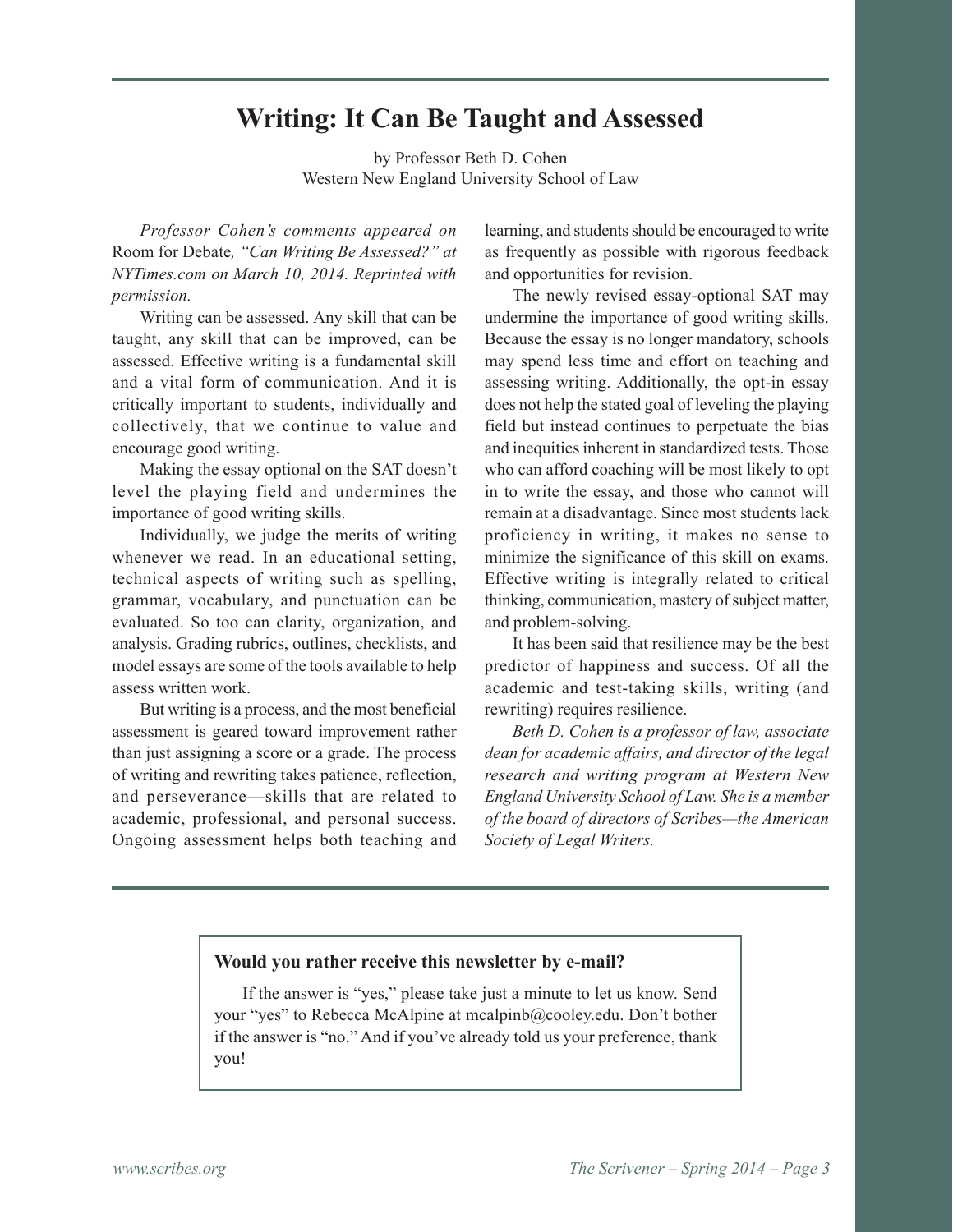# **Scribes Presents Annual Law-Review Award at NCLR in LA**

Scribes Law-Review Dinner

The National Conference of Law Reviews, Los Angeles, California, March 27, 2014

A Duke University law student, writing about freedom of assembly, has won the 2014 Scribes Law-Review Award. Nicholas Brod won the award for his article *Rethinking a Reinvigorated Right to Assemble*, published in 2013 in the *Duke Law Journal*.

Mary Bowman, professor at Seattle University School of Law and chair of the Scribes Law-Review Award Committee, presented the award to Mr. Brod and the *Duke Law Journal* at the 60thannual National Conference of Law Reviews (NCLR) meeting in Los Angeles, California, on March 27. She presented the award during the Scribes award reception and dinner; Craig E. Gosselin, Senior Vice President, General Counsel, and Human Resources, Pacific Sunwear, gave the keynote speech. Southwestern Law School hosted the NCLR meeting.

Mary Bowman's and Nicholas Brod's remarks appear below.

### **Remarks of Mary Bowman Chair of Scribes' Law-Review Award Committee**

Good evening, and welcome to the Scribes Law-Review Dinner. My name is Mary Bowman. I am a professor at Seattle University School of Law, and I am also the chair of the Scribes Law-Review Award Committee. Scribes is a national organization of legal writers that was founded over 50 years ago, and its goals include fostering a community among those who write about the law.

One of the ways that we do this is by bringing legal writers together to recognize excellence in legal writing. So I'd like to begin by thanking those who are responsible for our gathering here this evening:

- —to the National Conference of Law Reviews, for making this Scribes dinner an annual event;
- —to Thomson Reuters, for its long-standing support of the Scribes dinner at the National Conference of Law Reviews;
- —to Joe Christensen, Inc., for producing the offprints of the winning article;
- —to Thomas Cooley Law School, the home school of Scribes; and
- —to Southwestern Law School, for hosting this conference.

Tonight, I am here to give two awards, recognizing the best student law-review article published in the preceding year and the journal that published that article. The first of these two awards honors the best student-written law review Note or Comment published in the preceding year.

After soliciting nominations from law reviews and journals throughout the country this fall, we received 73 entries. Please watch for your letter inviting nominees next fall, and be sure that your journal submits an article for consideration. Once Scribes receives the articles, the terrific legalwriting faculty at Thomas Cooley Law School read the articles; this year, they selected 16 finalists, which is more than usual and a testament to what a strong group of articles we received this year. These articles dealt with such diverse topics as drone surveillance in U.S. airspace, products liability for autonomous vehicles, protection for pharmaceutical trade secrets, and challenges to appeal waivers in plea agreements. I have served on this committee for eight years, and in my opinion, this was the most consistently strong group of finalists that I have ever seen.

I was joined in reviewing these 16 excellent articles by my colleagues on the Scribes Law-Review Award Committee, which picks the winning article. My colleagues on the committee are University of California, Davis law professor emeritus Richard Wydick, Barry University law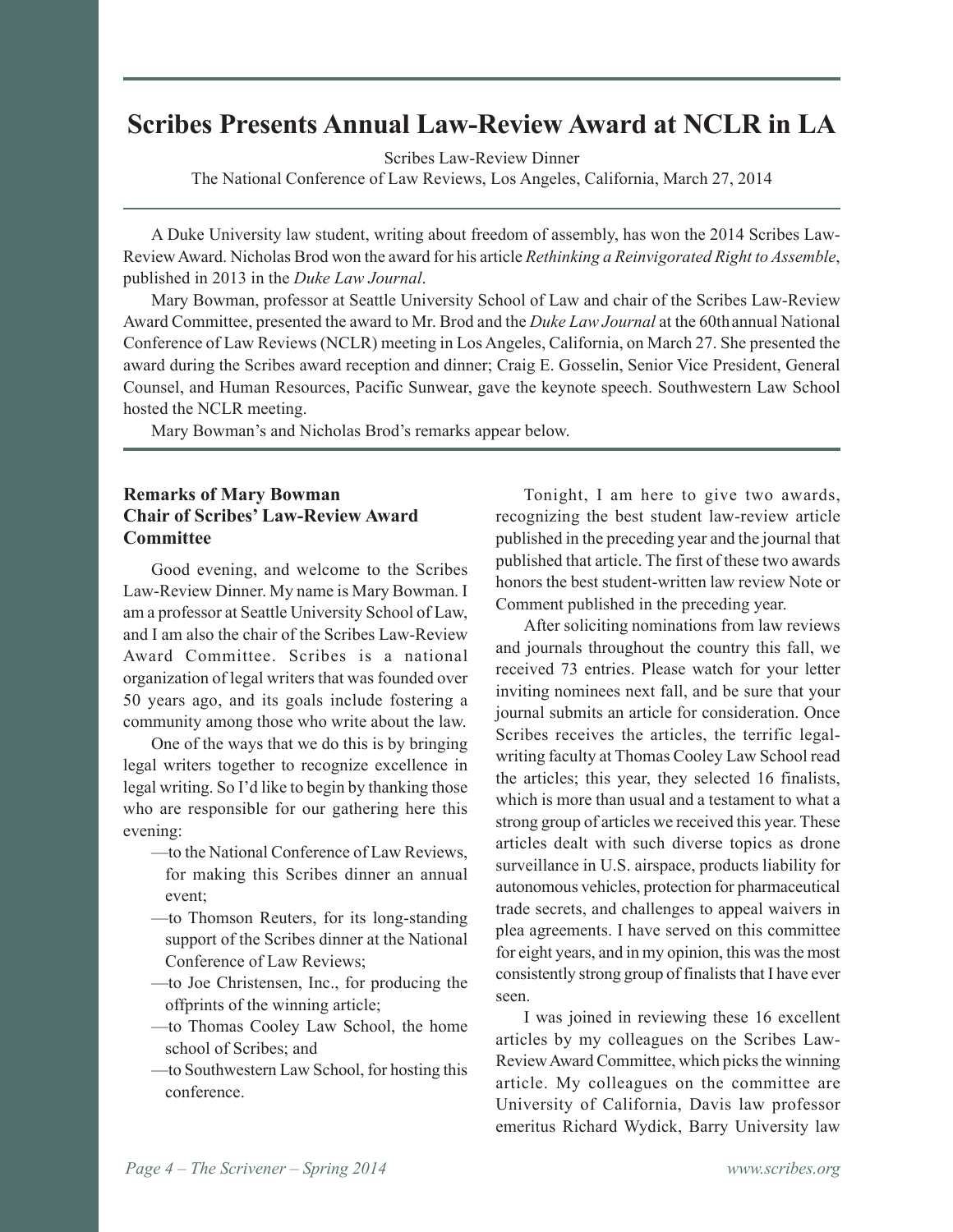professor Glen-Peter Ahlers, legal adviser for the U.S. Army Corps of Engineers Steven Feldman, and University of Nebraska law professor Richard Leiter. We considered the importance of the topic and the author's thesis, the quality of the research, and of course the quality of the writing.

Despite the high quality of the other 15 articles that we read, however, the committee easily agreed that this year's winner of the award is Mr. Nicholas Brod, for his article *Rethinking a Reinvigorated Right to Assemble*, published in the *Duke Law Journal*.

Mr. Brod's article deals with a formerly obscure clause of the First Amendment, the Assembly Clause, which provides the "right of the people peaceably to assemble." This clause is formerly obscure because for decades, it was largely ignored in both caselaw and legal scholarship, as advocates, judges, and legal scholars focused instead on free speech and freedom of association. Over the last several years, however, scholars have attempted to reinvigorate the Assembly Clause, to correct perceived problems in free-speech jurisprudence and free-association jurisprudence. Mr. Brod's article persuasively demonstrates that this scholarship fails to appreciate the central aim of the Association Clause, which is not amorphous associations, but rather in-person, flesh-and-blood gatherings. Relying on both a careful textual analysis and the history of the First Amendment, Mr. Brod concludes that the Assembly Clause, properly understood, should provide greater protection than free-speech or associational rights for gatherings like the Occupy Movement encampments.

As you can probably tell from that description, Mr. Brod's article weaves together linguistics, legal scholarship, and legal history in a way that has important practical implications today. It is a terrific topic, very well analyzed and organized, with important implications. Another committee member noted that it made us think about the issue in a new way, with excellent use of sources to back up the article's claims. Professor Mark Cooney, who was the screener who selected the article as a finalist and who is also the editor-in-chief of *The Scribes Journal of Legal Writing*, said that he knew it "would win as soon as I finished it and placed it down on my desk. It was so, so good—the best I've ever read in this competition (going back many years). What a breath of fresh air, what crisp, vivid, masterly prose."

My own notes on the article similarly describe it as "clear, lucid, focused, and engaging, with some very nice turns of phrase." My final note on the article simply says "wow."

It is therefore my great pleasure to present the 28th annual Scribes Law-Review Award to Mr. Nicholas Brod of the *Duke Law Journal*.

Before I present the award to the *Duke Law Journal*, I want to give you a bit more information about Scribes. Scribes members include judges, lawyers, law professors, deans, and legal editors, including student editors of law reviews. Journal editors have a particularly important role in fulfilling the mission of Scribes, both as you write your own articles and as you select and publish other authors' scholarship. As you make your decisions about which articles to publish, please take into account the quality of writing. And as you edit those articles, help your authors improve their writing as well as their ideas.

Every law-review editor in this room is eligible for membership in Scribes, and we even have a special dues category for law students: just \$15 a year. In return, you will receive future issues of *The Scribes Journal of Legal Writing*, like the one at your seat tonight. If you join Scribes, you can also then join one of the many active committees, and you can show your commitment to high-quality legal writing by noting your membership on your résumé. You can join Scribes by returning the application form that's inside your copy of *The Scribes Journal*, along with your payment. Or you can go to the Scribes website, www.scribes.org, and join.

Now I want to honor the *Duke Law Journal* for publishing Mr. Brod's excellent article. Duke is an institutional member of Scribes, and we appreciate its institutional commitment to excellence in legal writing.

Again, congratulations to the *Duke Law Journal* for fostering a rigorous approach to writing that produces such excellent work generally and for publishing Mr. Brod's article in particular. Accepting this award is the editor-in-chief of the *Duke Law Journal*, Mr. Chris Bryant.

*(continued on page 6)*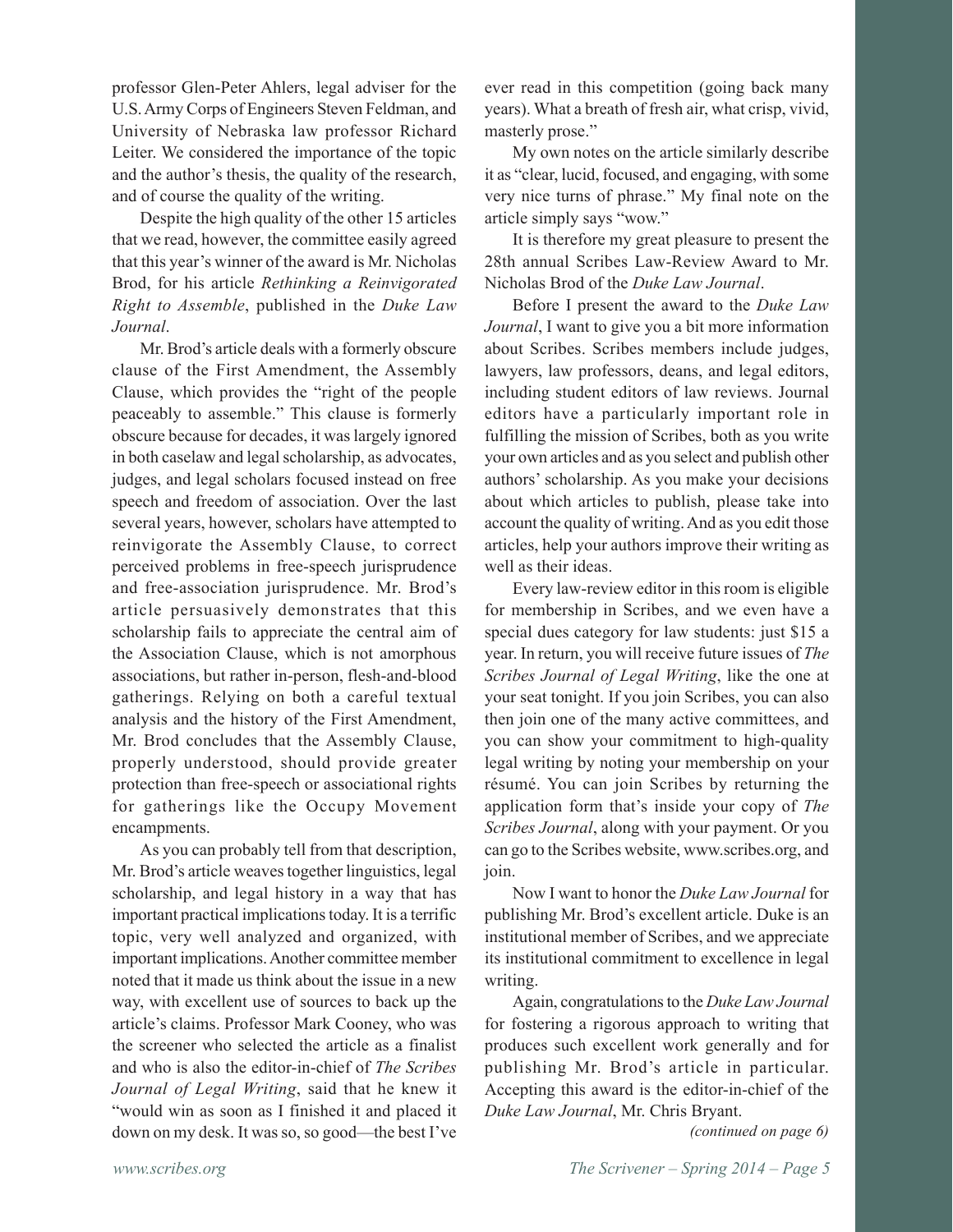*(*2014 Law-Review Award *continued from page 5)*

### **Remarks of Nicholas Brod** *Rethinking a Reinvigorated Right to Assemble Duke Law Journal*

Thank you for having me this evening. I want to thank all those who served as screeners and on the award committee for taking time out of their busy schedules to read my piece: I am very grateful for their support. I would also like to recognize Chris Bryant—the editor-in-chief of the *Duke Law Journal*—who is here tonight and who, together with many of our editors, dedicated tremendous amounts of energy into putting my piece through publication. Finally, and as always, my thanks go to Professor Joseph Blocher, my adviser, for his help and encouragement throughout the writing process. It is a group effort to pull something like this off, and I am always struck by how much my piece benefited from the insights of so many different individuals at Duke Law School. Publishing a piece of scholarship can be a grueling process; I was fortunate to be surrounded by people who made that process energizing instead of exhausting.

All that said, I would be remiss if I didn't put in at least a short plug for the Assembly Clause, the topic of my Note. It has been forgotten for far too long. As a first-year law student, I was fascinated by the emergence of political movements like Occupy Wall Street and the Tea Party, movements that relied heavily on in-person gatherings. They provided a stark reminder that even in our digital age, physical political mobilization still matters for both the left and the right. But in short order, the Occupy Movement collapsed and the Tea Party rallies died down. I was left wondering whether First Amendment law had anything to do with it.

The short answer is yes, at least in part. The long answer, of course, is detailed in my Note, which argues that such movements should be protected and regulated under the Assembly Clause, a constitutional provision that has been dismissed by courts and scholars in favor of the Free Speech Clause and the freedom of association. This result, I argue, runs contrary to the plain language and the historical roots of the First Amendment. And in the process, it forces courts to rely on a legal framework ill equipped to assess how far the government can go in regulating physical gatherings.

A few scholars have attempted to reinvigorate the clause, but my Note contends that they overlook its central aim. They focus on the ability of the assembly right to provide an alternative to the freedom of association, which protects the right of certain groups to choose their members. But by examining the text and the history of the Assembly Clause, my Note submits that the clause should primarily safeguard flesh-and-blood gatherings political rallies instead of political parties. I then draw on recent political movements to demonstrate why and how this interpretation of the Assembly Clause could better serve our constitutional project. A quick glance overseas, where such gatherings are the front lines for both change and oppression, throws into sharp relief the importance of this endeavor, of carefully thinking about how the First Amendment should simultaneously empower and regulate those seeking to make their voices heard.

I will conclude with a brief observation: the process of writing this Note numbers among the most formative experiences of my time as a law student. I know firsthand the important role that student scholarship can play in the intellectual life of a law school, so I thank Scribes for its longstanding commitment to student authors like myself. Thank you again for this recognition.

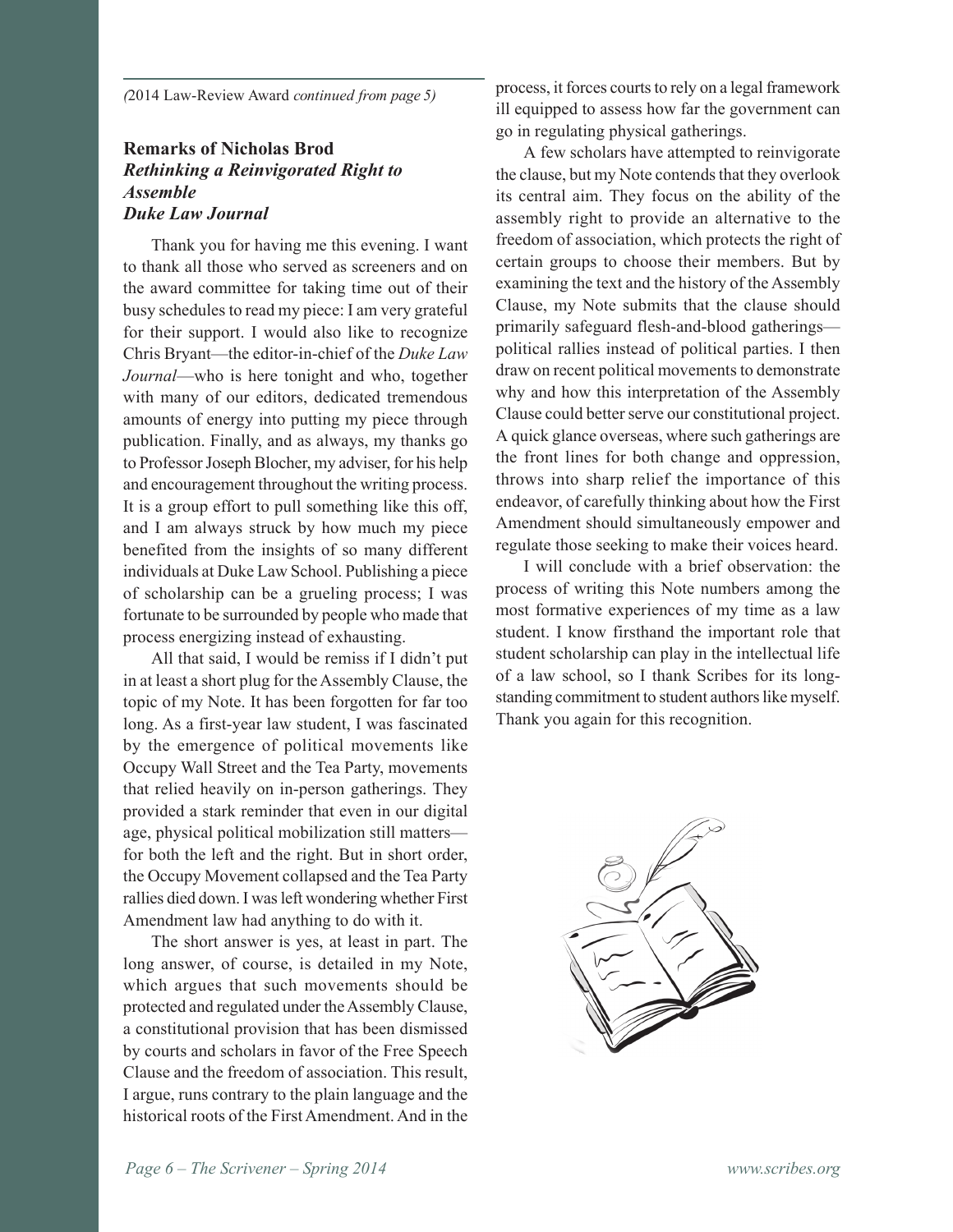# **Writing Grammar Research**

# **Avoiding the Pitfalls of Common Legal-Writing Errors**

# **Writing Tip**

### **Repetition or Redundancy**

Repetition can make a document easier to understand or deadly dull. Repetition can appear in the specific words, in the use of headings or bullets, and in other aspects of the document. Use repetition as a tool when it enhances understanding or serves another purpose, but eliminate it in other circumstances.

Some forms of repetition are beneficial for reader and writer.

- Repetition in structure often keeps the reader mentally in place in the document.
- Consistent repetition of party names without change reduces likelihood of confusion.
- When repetition functions as alliteration, it may help make a point.
- Parallelism is a form of repetition of tense, format, or other feature in a series or list that makes the series or list more coherent and compelling.

Nevertheless, unless there is a good reason for repetition, its presence often makes the reader think the writer did not bother to edit and proofread the material. Repetition that fails to serve a purpose is too easily seen as laziness.

In the more-than-you-wanted-to-know department, here are names for common forms of repetition:

| Alliteration | Repetition of the initial sounds of words.                                                                                             |
|--------------|----------------------------------------------------------------------------------------------------------------------------------------|
| Anadiplosis  | Repetition of the last word in a line or clause.                                                                                       |
| Anaphora     | Repetition of words at the start of clauses or verses.                                                                                 |
| Antimetabole | Repetition of words in successive clauses in reverse grammatical order.                                                                |
| Antistasis   | Repetition of words or phrases in opposite sense.                                                                                      |
| Diacope      | Repetition of words broken by some other words.                                                                                        |
| Epanalepsis  | Repetition of the same words at the start and end of a sentence.                                                                       |
| Epimone      | Repetition of a phrase, usually a question.                                                                                            |
| Epistrophe   | Repetition in which the same expression (single word or phrase) is repeated at the<br>end of two or more lines, clauses, or sentences. |
| Polyptoton   | Repetition of words having the same root but with different endings.                                                                   |
| Polysyndeton | Superfluous repetition of conjunctions in a list to make a point.                                                                      |
| Symploce     | A combination of anaphora and epiphora in which repetition appears at the end and<br>the beginning.                                    |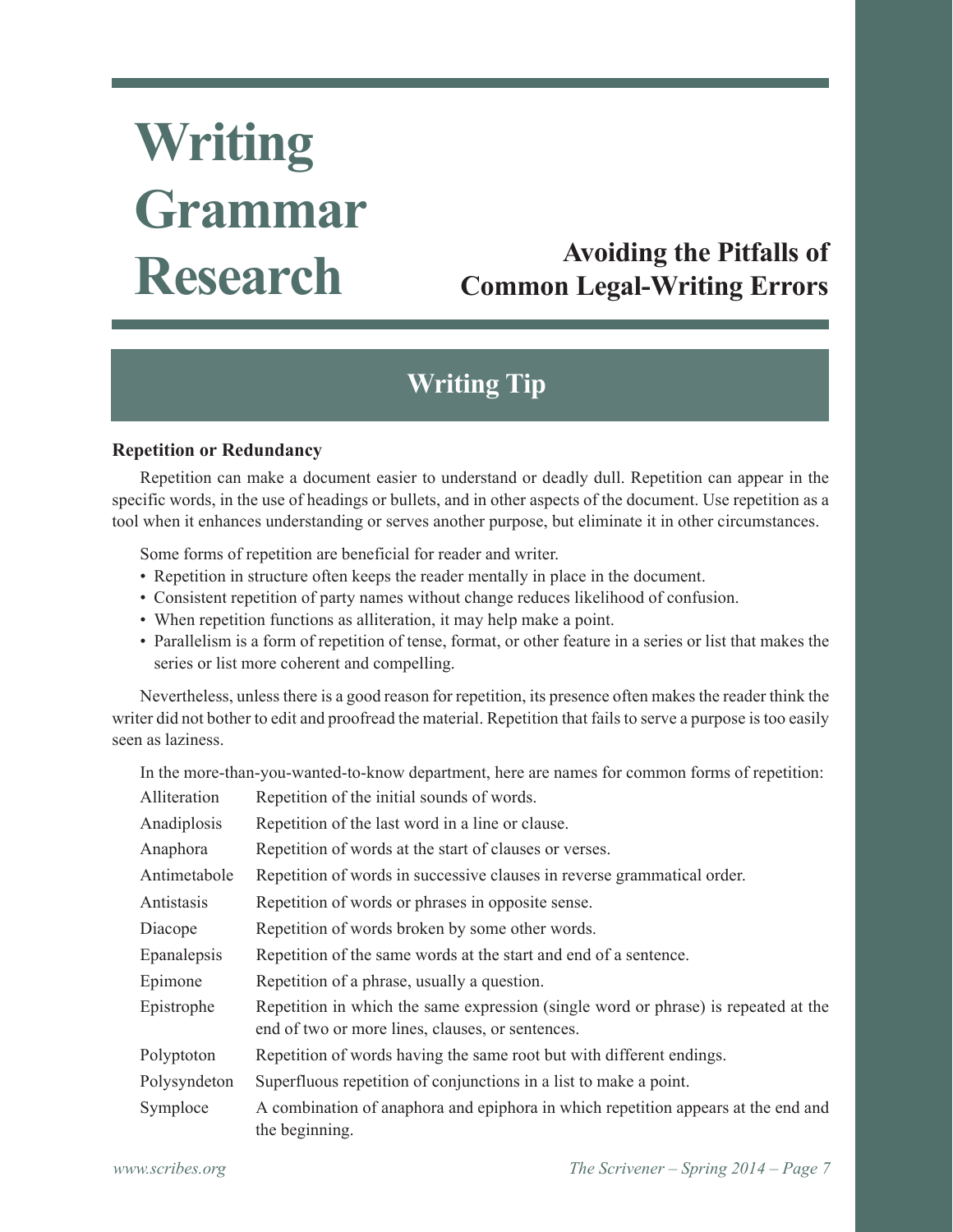*(*Scribes Tips *continued from page 7)*

# **Grammar Tip**

#### **Grammar-Checkers**

Many word processors include grammar-checkers along with spell-checkers. An Internet search for "grammar" will identify many other grammar-checkers, some free and others not. Grammar-checkers may or may not correctly identify grammar errors and may also label as errors sentences that are without a defect.

Someone unsure of his or her ability to spot errors may wish to use a grammar-checker to identify sentences that need an extra examination, but it is a mistake to blindly accept the judgment of a computer program. See "The Dangers of Relying on Spell Check" and "Grammar Check" at https:// www.servicescape.com/article.asp?cid=93325; "Automated Grammar Checking" at http:// www.economist.com/blogs/johnson/2012/08/computers-and-language-continued; and "Comparing Grammar Checkers" at http://www.serenity-software.com/pages/comparisons.html.

# **Research Tip**

#### **Brainstorming**

Start any research project with a few minutes of brainstorming, noting all the ideas that come to mind, places to look, points to research. Sometimes a great idea at the start can be forgotten in the process and never pursued. One approach is to make these notes at the bottom of the document in which you intend to work. You can then easily refer to these notes, add more notes, and cross out others as you move forward.

Points that will often recur include, especially in a litigation context:

- Availability of relevant presumptions and inferences Both statutes and caselaw will provide or explain any available presumptions and inferences.
- Burden of proof Where will the burden of proof fall? Is there some step that can be taken to shift the burden of proof or a cause of action that affects the burden of proof to the advantage of your client?
- Definitions Relevant definitions may be statutory or may appear in caselaw or other sources. The absence of a clear definition for a significant term may be equally important.
- Standing and capacity of the various parties or participants Who will have to be involved in any resolution? Are there issues that may affect the ability to involve those persons: minority, mental incapacity, lack of required licensure, inability to obtain personal jurisdiction?
- Timing Are there issues of prematurity or of mootness? Is a statute of limitations looming or expired? Are there claim requirements with short time periods (often in probate, actions against government defendants)?

Uncertainty is the mother of most research, so your task is to reduce or eliminate uncertainty when possible and to define its scope when it cannot be eliminated. Also consider the uncertainties that your opponent may face. Use all the sources available to fulfill these goals.

*(continued on page 9)*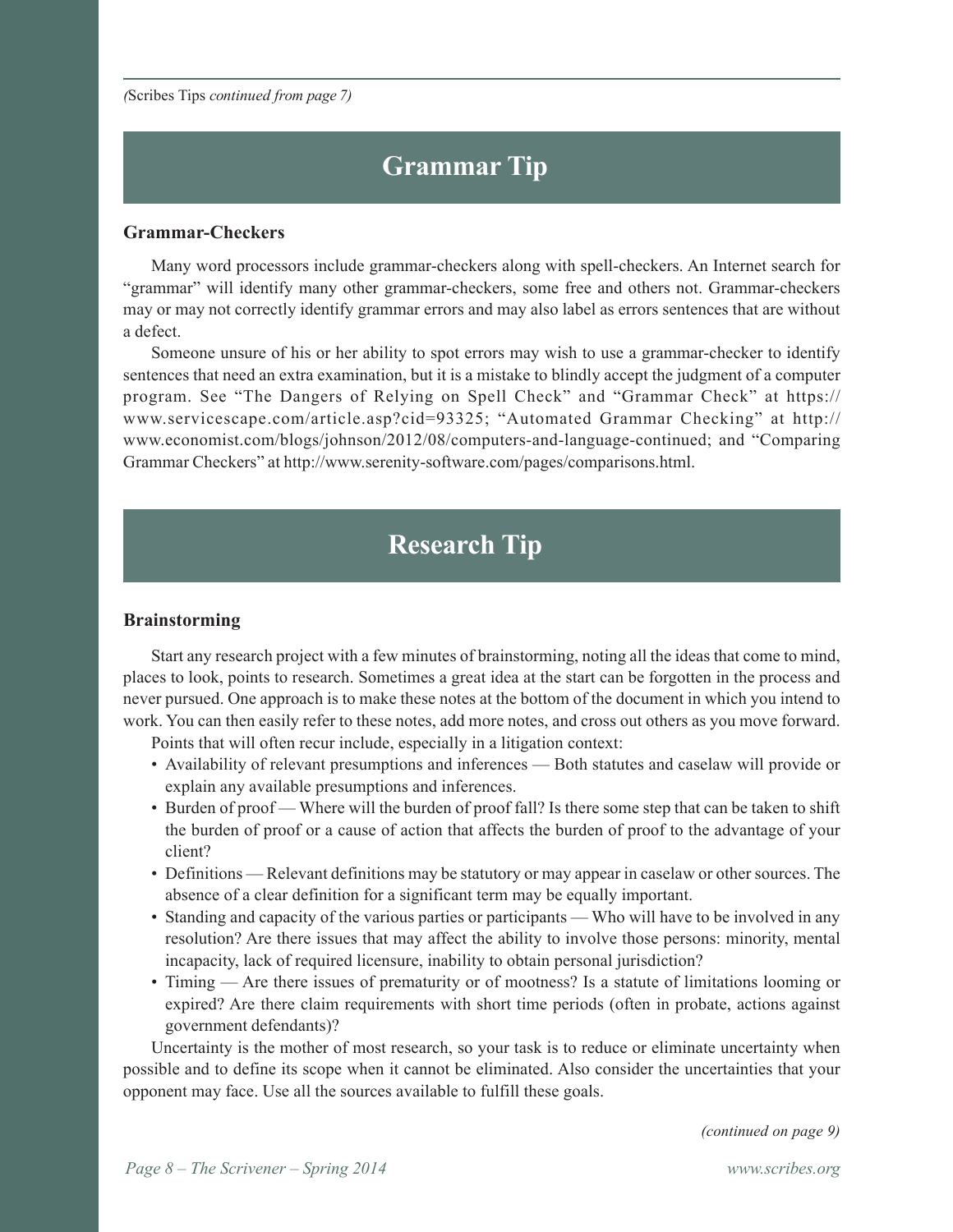*(*Brainstorming *continued from page 8)*

Brainstorming techniques are discussed at http://www.mindtools.com/brainstm.html; http:// www.inc.com/ss/7-unique-brainstorming-techniques; http://personalexcellence.co/blog/25-brain storming-techniques/; https://owl.english.purdue.edu/engagement/2/2/53/; and a host of other materials available on the Internet.

# **Internet Research Tip**

### **Legal Dictionaries**

A variety of legal dictionaries are available on the Internet.

- First (1891) and second (1910) editions of *Black's Law Dictionary* are available at http:// blacks.worldfreemansociety.org/top.htm.
- The U.S. Courts website provides a glossary at http://www.uscourts.gov/Common/Glossary. aspx.
- Wex is a free legal dictionary and encyclopedia sponsored and hosted by the Legal Information Institute at the Cornell Law School. Wex entries are collaboratively created and edited by legal experts. Wex is available at http://www.law. cornell.edu/wex.
- Lawyers.com offers a legal dictionary based on *Merriam-Webster's Dictionary of Law* (2001) at http://research.lawyers.com/glossary.
- The World Wide Legal Information Alliance offers a legal dictionary based on *Duhaime's Legal Dictionary* at http://www.wwlia.org/LegalDictionary.aspx.
- A wide collection of legal dictionaries is at http://www.yourdictionary.com/, including *Anderson's Dictionary of Law* (1893), *Bouvier's Law Dictionary* (1856), *Criminal Justice Today Glossary*, *Criminology Today Glossary*, *Criminal Law Glossary*, *Canadian Bankruptcy Glossary*, *Divorce Law Dictionary*, *Duhaime's Law Dictionary*, *Everybody's Legal Glossary*, *Glossary of Commercial Fraud*, *International Law Glossary*, *INS Glossary of Immigration and Naturalization Law*, *Law Glossary*, *Legal Lexicon's Lyceum*, *Merriam-Webster's Law Dictionary*, *Oxford Law Dictionary*, and *Wiki Law Dictionary*.
- Then there is *Nolo's Free Dictionary of Law Terms and Legal Definitions* at http://www.nolo.com/ dictionary.
- Two other sites, http://www.babylon.com/define/56/Legal-Dictionary.html/ and http:// www.legaldictionaries.org/, will look up the word in multiple legal dictionaries at once.

Before citing a legal dictionary to a court, it makes sense to search that court's recent decisions to identify which dictionaries the court has cited. If a judge has a strong preference, it will show up in a search for "dictionary," and you can then use that knowledge to your advantage.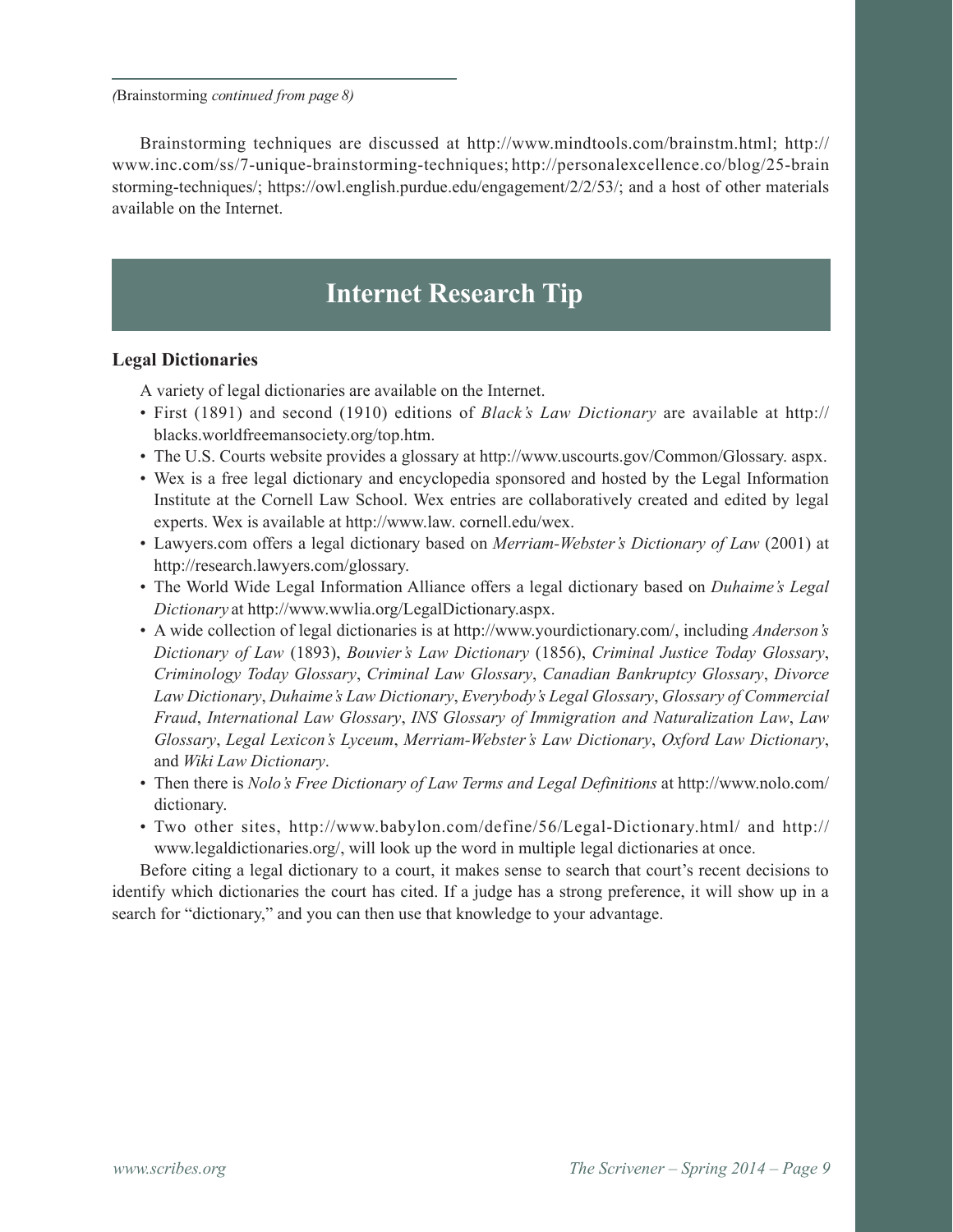### **Sustaining Members**

Mitchell E. Abbott *Los Angeles, California* James W. Adams *Houston, Texas* Sam Aucoin *Carencro, Louisiana* Coleen Barger *Little Rock, Arkansas* Florian Bartosic *Davis, California* Linda L. Berger *Macon, Georgia* Walter H. Bithell *Boise, Idaho* Patrick Boucher *Aurora, Colorado* Brandon L. Boxler *Montgomery, Alabama* Turner Williams Branch *Albuquerque, New Mexico* Debbie Dudley Branson *Dallas, Texas* Shannon R. Burke *Chicago, Illinois* Lucien B. Campbell *San Antonio, Texas* Nicholas Cardascia *Northport, New York* Bradley Clary *Minneapolis, Minnesota* Avern Cohn *Detroit, Michigan* Peter M. Coyne *Boston, Massachusetts* Muller Davis *Chicago, Illinois* Leonard Decof *Providence, Rhode Island* Bethany M. Deere *Little Rock, Arkansas* David Dorsen *Washington, DC* Joseph N. DuCanto *Chicago, Illinois* Bethany K. Dumas *Knoxville, Tennessee* Stephen F. Fink *Dallas, Texas*

Patrick Flanagan *Reno, Nevada* Douglas L. Grundmeyer *New Orleans, Louisiana* David F. Herr *Minneapolis, Minnesota* Hon. Stephen Hill *Topeka, Kansas* Tracy Bishop Holton *Old Greenwich, Connecticut* Harold Hood *Detroit, Michigan* Mont P. Hoyt *Houston, Texas* Jeanne Huey *Garland, Texas* N.E.H. Hull *Cherry Hill, New Jersey* Francis V. Kenneally *Boston, Massachusetts* Michael Kiey *South Burlington, Vermont* Hon. Andrew J. Kleinfield *Fairbanks, Alaska* Thomas B. Lemann *New Orleans, Louisiana* Patrick J. Long *Buffalo, New York* Kenneth L. MacRitchie *Newark, New Jersey* Michael E. Malamut *Dedham, Massachusetts* Nancy Bellhouse May *Little Rock, Arkansas* Terry McCall *Eastland, Texas* Daniel McCarthy *Birmingham, Michigan* Elizabeth M. McKenzie *Boston, Massachusetts* John McLaughlin *Cleveland, Ohio* Kevin Millard *Denver, Colorado* James Moseley *Dallas, Texas* Mark S. Mulholland *Uniondale, New York*

Christy Nisbett *Austin, Texas* Steven Peskind *St. Charles, Illinois* John T. Phipps *Champaign, Illinois* Andrew Pollis *Cleveland Heights, Ohio* Michael Rikon *New York, New York* Adam L. Rosen *Port Washington, New York* Brenda Rossini *Winnetka, Illinois* L. Lane Roy *Lafayette, Louisiana* Rebecca Scalio *Boothwyn, Pennsylvania* Leslie Shear *Encino, California* Brian D. Sheridan *Ishpeming, Michigan* Stuart H. Shiffman *Springfield, Illinois* Thomas H. Singer *South Bend, Indiana* Peter Siviglia *Terrytown, New York* William Snipes *New York, New York* Thomas Taggart *Savannah, Georgia* David Thomson *Denver, Colorado* Richard S. Walinski *Perrysburg, Ohio* Peter G. Walsh *Miami, Florida* Andrew L. Weitz *New York, New York* Cara Schaefer Wieneke *Plainfield, Indiana* Christopher Wren *Madison, Wisconsin* Richard Wydick *Davis, California*

*Page 10 – The Scrivener – Spring 2014 www.scribes.org*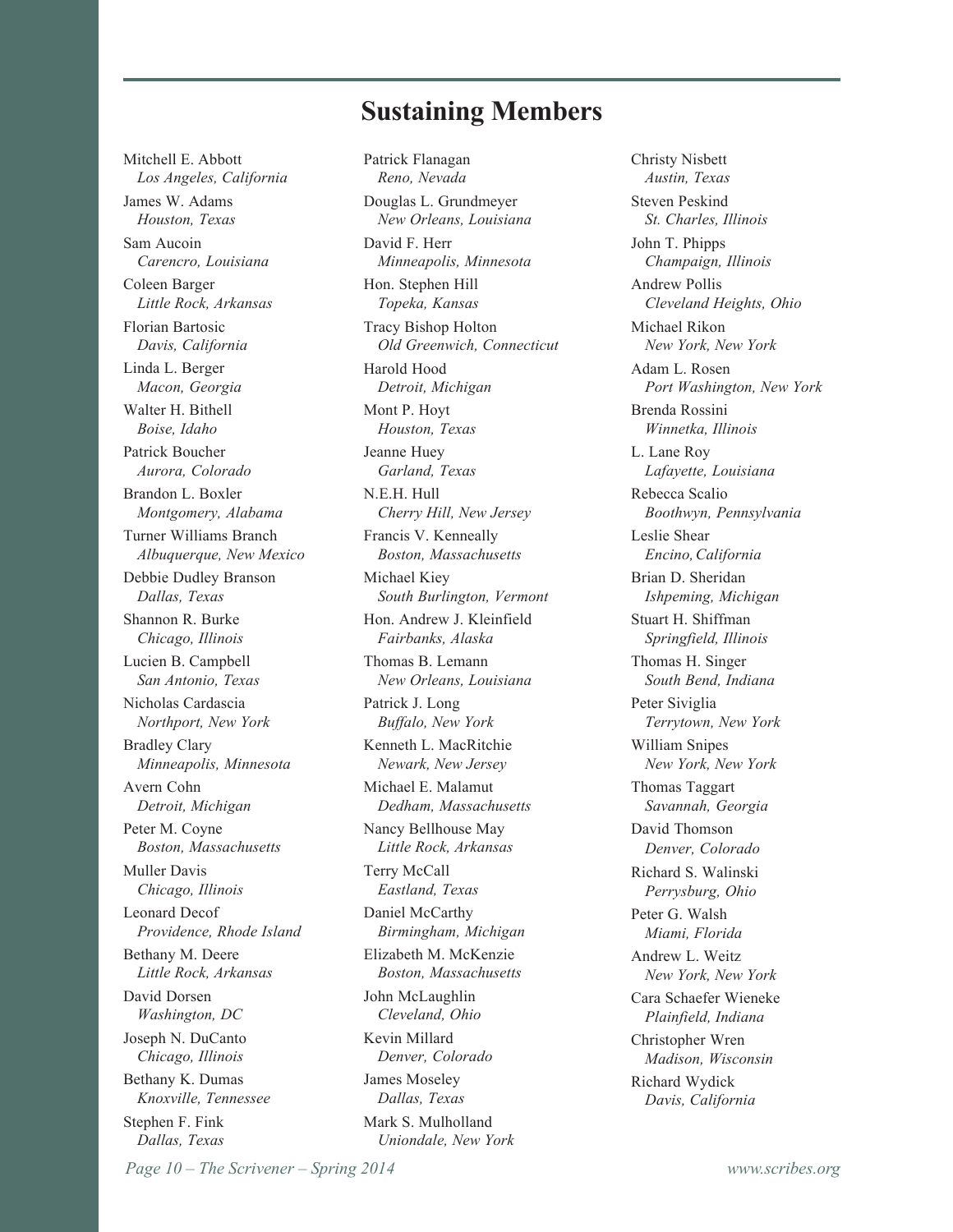David L. Abney *Phoenix, Arizona*

Glen-Peter Ahlers *Orlando, Florida*

Christopher Balmford *Fitzroy, Victoria Australia*

Andrew Bender *Houston, Texas*

Andrew S. Berkman *New York, New York*

Frank L. Branson *Dallas, Texas*

Lee C. Buchheit *New York, New York*

Christopher Camardello *Minneapolis, Minnesota*

Michael J. Collins *Dallas, Texas*

Judge Deborah Cook *Akron, Ohio*

Willard H. DaSilva *Garden City, New York*

Jeffrey A. Dennis-Strathmeyer *Pleasant Hill, California*

Kathryn E. Diaz *New York, New York*

Jennifer Dorsey *Henderson, Nevada*

Anthony Gair *New York, New York*

Bryan A. Garner *Dallas, Texas*

Donna P. Grill *Houston, Texas*

Philip M. Halpern *White Plains, New York* Warren W. Harris *Houston, Texas*

> Timothy W. Hassinger *Mandeville, Louisiana*

**Life Members**

Judge Lynn N. Hughes *Houston, Texas*

Judge Michael B. Hyman *Chicago, Illinois*

Emil L. Iannelli *Southampton, Pennsylvania*

Lynne P. Iannelli *Southampton, Pennsylvania*

Robert John Kane *Chatham, Illinois*

Joseph Kimble *Lansing, Michigan*

Matthew R. King *Seattle, Washington*

J.D. Lee *Knoxville, Tennessee*

Mark Levine *Denver, Colorado*

Molly Lien *Traverse City, Michigan*

Philip K. Lyon *Nashville, Tennessee*

Robert N. Markle *Fairfax, Virginia*

Bernard S. Meyer\* *Minneola, New York*

Randy Michel *College Station, Texas*

Steven F. Molo *New York, New York*

Richard L. Neumeier *Boston, Massachusetts* Judge Mark P. Painter *Cincinnati, Ohio*

K. David Roberts *Oklahoma City, Oklahoma*

Judge Lee H. Rosenthal *Houston, Texas*

Stephen Schott *Philadelphia, Pennsylvania*

J. G. "Jerry" Schulze *Little Rock, Arkansas*

Ann Taylor Schwing *Sacramento, California*

Keldon K. Scott *Lansing, Michigan*

Alexander M. Selkirk *San Antonio, Florida*

Steven H. Sholk *Newark, New Jersey*

Gary D. Spivey *Albany, New York*

Tina L. Stark *New York, New York*

Paul R. Steadman *Chicago, Illinois*

Thomas M. Steele\* *Winston-Salem, North Carolina*

N. Otto Stockmeyer *Lansing, Michigan*

Preston Torbert *Chicago, Illinois*

Roger D. Townsend *Houston, Texas*

Richard S. Walinski *Toledo, Ohio*

Daniel Wallen *New York, New York*